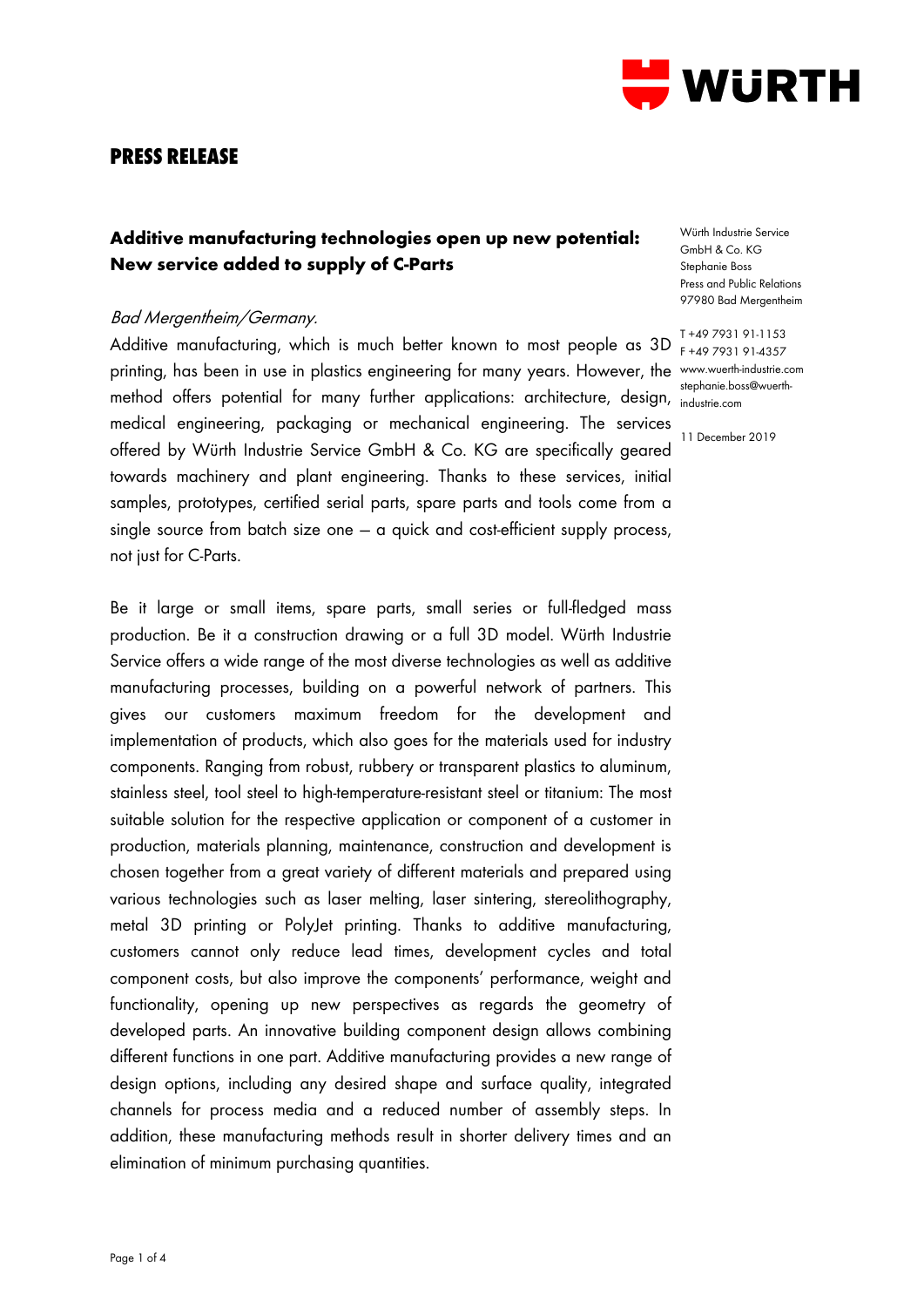

In order to make full use of the opportunities offered by additive manufacturing, 3D printing specialists from Würth Industrie Service develop the respective components in cooperation with their customers, following a predefined process and relying on state-of-the-art construction methods. Virtual 3D models are prepared using CAD. Thanks to the digital "twin" of the component, all process steps along the way to the finished product can be traced, which allows an optimization of component features and a full documentation. Data models are then translated into machine data and printed. The additive component is created layer by layer.

When it comes to compliance with technical requirements, highest quality standards and a consistent, efficient process are the key to success. In order to guarantee the components' quality, Würth Industrie Service operates a fully equipped test lab currently accredited for 50 test methods according to DIN EN ISO/IEC 17025. Thanks to the available product and testing knowhow, all components created in an additive manufacturing process can be tested for the below parameters to ensure the desired quality: mechanical strain, geometric shape, surface and material features.

### **ELABO success story: a new way of supplying spare parts**

What do you think about Murphy's Law: Don't you sometimes feel the worst case is always going to happen when you need it least? Such situations include spare parts not being available at all or only available at too high prices due to expensive tool molds and dies, urgent demand or large batch sizes. This is exactly what happened to our customer ELABO GmbH, a provider of testing systems, worker guidance and technical workplace solutions. Shortly before starting to shoot film scenes for an innovative project, the cover of the worktable featured in the film had been damaged. In this unpleasant situation, the company turned to Würth Industrie Service for support. It only took a quick, targeted manufacturability analysis, and Würth Industrie Service, the partner for C-parts management, offered a solution for this challenging task. A customized spare part was printed toolfree in low-volume production, and subsequently coated according to customer requirements. Finding a remedy at short notice made the smooth shooting of the film possible. 3D printing opens up new possibilities for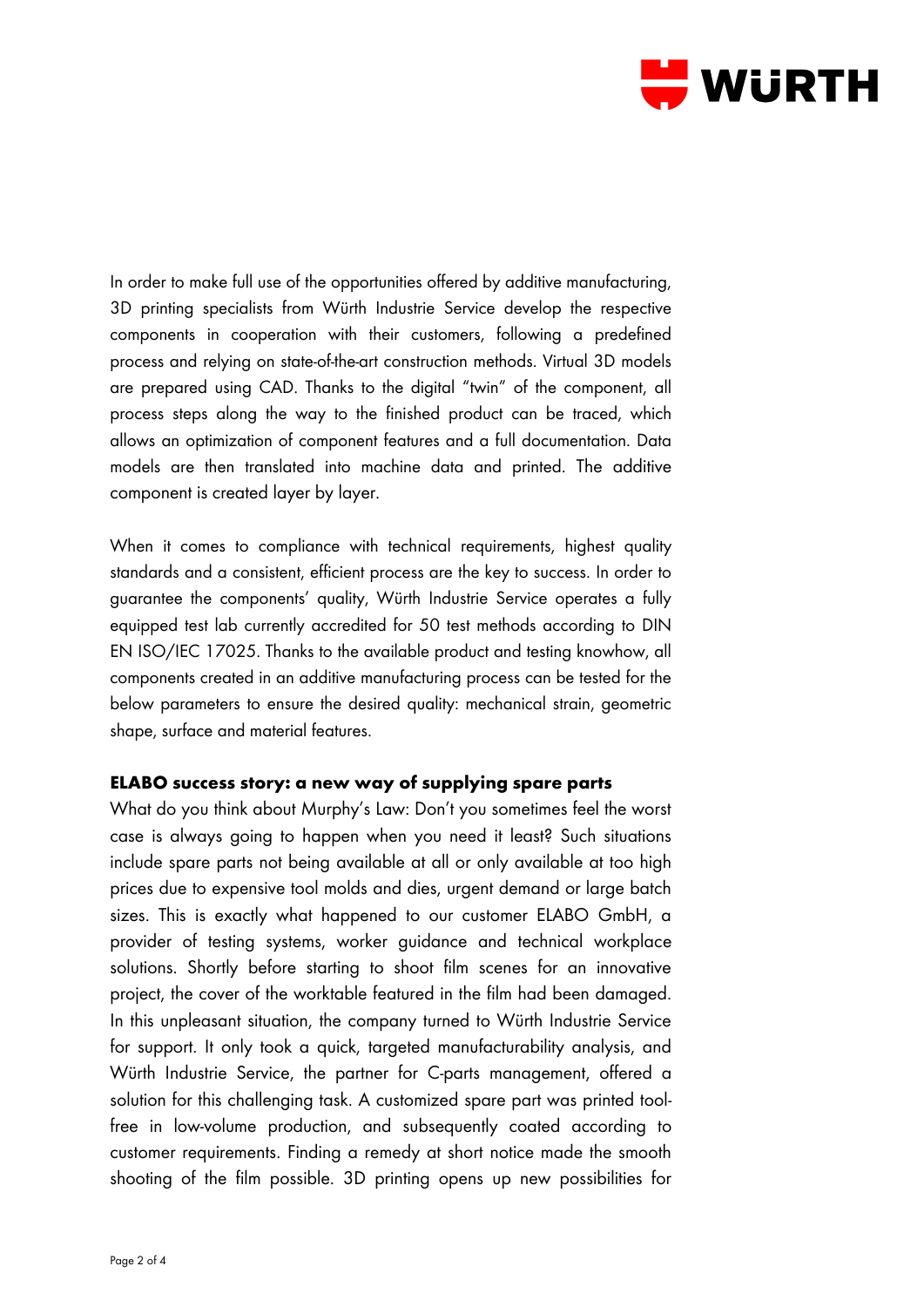

companies and offers more flexibility, efficiency, lower costs and higher speed. In addition to the supply of spare parts, companies along the entire value chain benefit from the new services offered by Würth Industrie Service — be it companies in service, development or production.

Boasting more than 20 years of experience in the market, Würth Industrie Service has become established as the number one partner for C-Parts for industrial applications. By offering additive manufacturing, the company will also expand its portfolio by further product groups, offering A and B parts in addition to C-Parts. Today's C-Parts supply is no longer just the mere provision of the demanded items. Instead, the process is all about a trusting collaboration with the customer, a profound knowledge of the goods and material flow and a deep integration into the existing process landscape. This way, Würth Industrie Service is a project partner that can be involved in any aspect of the development and implementation of building components and that offers stateof-the-art solutions for any demands on a 3D part. According to the motto: all from a single source!

### **Provided pictures: Please note the information on the next page**